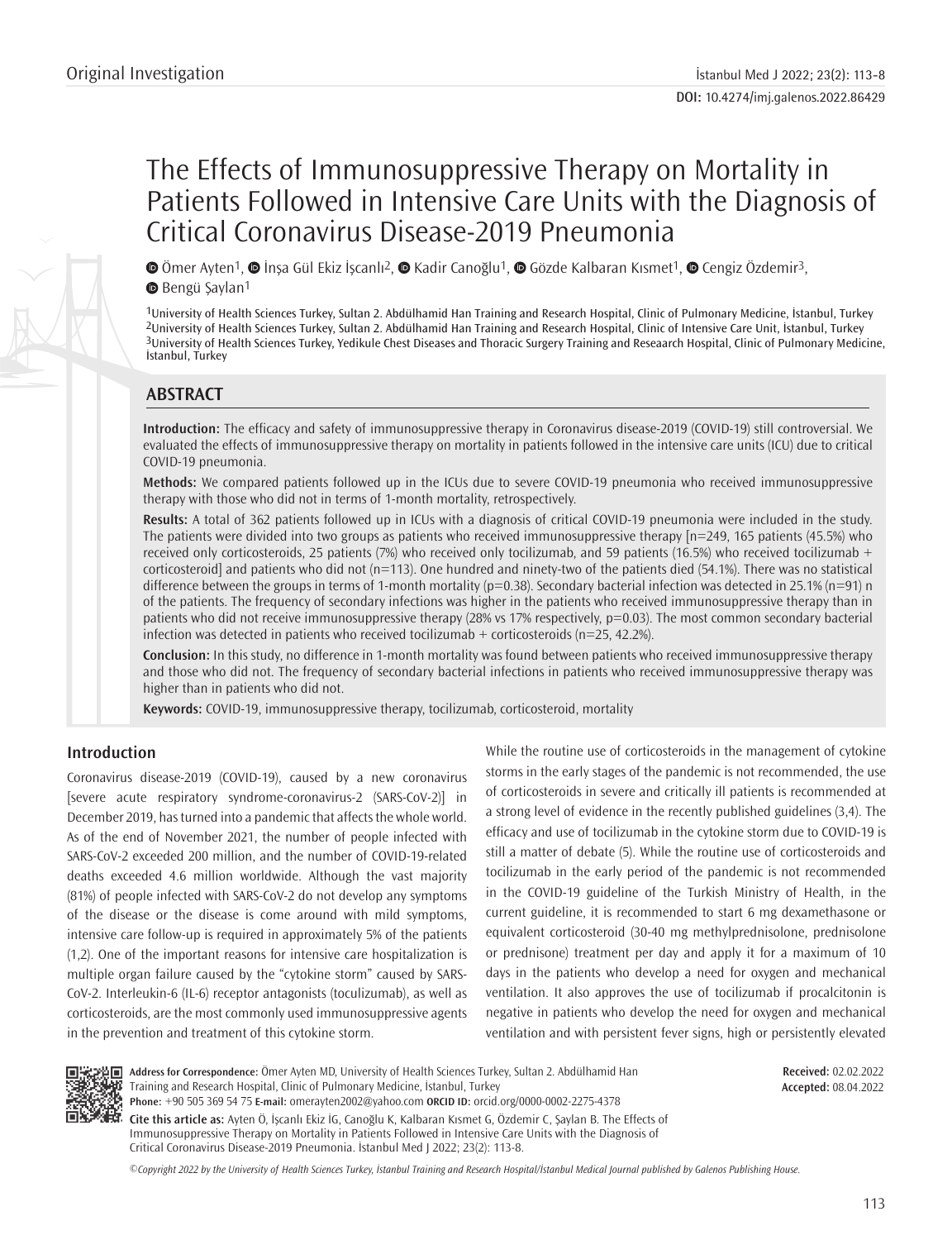C-reactive protein (CRP) findings, evidence of ferritin values (>700 μg/L) that are above the upper limits of normal and continue to increase, and cytokine storm findings such as D-dimer elevation, lymphopenia, thrombocytopenia and neutropenia, deterioration in liver function tests [alanine aminotransferase (ALT), aspartate aminotransferase (AST), lactate dehydrogenase (LDH) (6,7).

In this study, we evaluated the effects of immunosuppressive therapy on mortality in patients followed in the intensive care units (ICU) due to critical COVID-19 pneumonia. We compared patients who received immunosuppressive therapy with those who did not, in terms of 1-month mortality.

## **Methods**

#### **Study Design, Population**

Retrospectively, 362 patients diagnosed with critical COVID-19 pneumonia in the tertiary ICUs between 10 March 2020 and 1 June 2021 were included in the study. The study was approved by University of Health Sciences Turkey, Ümraniye Training and Research Hospital Clinical Research Ethics Committee (approval number: 45, date: 10.02.2022). Inclusion criteria; a) being older than 18 years old, b) being positive for COVID-19 PCR, c) having new-emergent infiltration compatible with COVID-19 pneumonia on computed tomography, d) having critical-level covid pneumonia findings (the ones with respiratory failure PaO<sub>2</sub>/FiO<sub>2</sub> <300 and/or shock, multiple organ failure). Exclusion criteria; a) being younger than 18 years old, b) being pregnant or breastfeeding, c) not having findings compatible with COVID-19 pneumonia on computed tomography, d) not having critical-level covid pneumonia findings (the ones with respiratory failure PaO<sub>2</sub>/FiO<sub>2</sub> <300 and/or shock, multiple organ failure). SARS-CoV-2 detection was diagnosed by next-generation sequencing or real time-polymerase chain reaction method. The patients were divided into two groups: patients who received immunosuppressive therapy (patients who received only corticosteroids, patients who received only tocilizumab, and patients who received tocilizumab + corticosteroid) and patients who did not receive immunosuppressive therapy. The groups were compared in terms of clinical outcomes and 1-month mortality.

#### **Corticosteroid Treatment Protocol**

The corticosteroid treatment was administered at ≥40 mg/day methylprednisolone for at least 10 days to patients with PaO<sub>2</sub>/FiO<sub>2</sub> <300 and/or with COVID-19 pneumonia findings requiring mechanical ventilator or high flow support at the time of admission, in line with the national guideline.

#### **Tocilizumab Treatment Protocol**

Tocilizumab treatment was administered at a dose of 800 mg/day immediately or 400 mg/day for two consecutive days in cases where procalcitonin is negative in patients with PaO<sub>2</sub>/FiO<sub>2</sub> <300 and/or COVID-19 pneumonia findings requiring mechanical ventilator or high flow support, persistent fever, persistently high or increasing CRP and IL-6, ferritin values that are above the upper limits of normal and continue to increase (>700 μg/L), D-dimer elevation, lymphopenia, thrombocytopenia, and neutropenia with cytokine storm findings such

as deterioration in liver function tests (ALT, AST, LDH) at the moment of application in line with the national guide.

#### **Data Collection**

The demographic and clinical characteristics, laboratory findings and treatment parameters of the patients were obtained from the hospital information operating system. The Acute Physiology and Chronic Health Evaluation-II (APACHE-II) and Sequential Organ Failure Evaluation Score (SOFA) scores were recorded for all patients in their ICU hospitalizations. Blood, urine, and tracheal aspirate cultures (intubated patients) were taken from all patients with newly developed fever and increased procalcitonin levels. Newly developed fever and/or increase in procalcitonin values and culture positivity were accepted as the presence of secondary infection.

## **Statistical Analysis**

The parametric test was used without a normality test due to the compatibility of the Central Limit Theorem. Non-parametric test statistics were used for laboratory measurement values with high deviations from the mean. Chi-square test and ANOVA-Tukey test were used to compare the means of two groups. Chi-square test statistics were used to evaluate the relationship between categorical variables. The exposure ratio [odds ratio (OR)] of the variables thought to be related to mortality status was given.

# **Results**

A total of 362 patients followed up in ICUs with a diagnosis of critical COVID-19 pneumonia were included in the study. The patients were divided into two groups: patients who received immunosuppressive therapy [n=249, 165 patients (45.5%) who received only corticosteroids, 25 patients (7%) who received only tocilizumab, and 59 patients  $(16.5%)$  who received tocilizumab + corticosteroid], and patients who did not receive immunosuppressive therapy such as corticosteroids or tocilizumab (n=113). The mean age of the patients who did not receive immunosuppressive therapy was higher than patients who received immunosuppressive therapy  $(72.1 \pm 15 \text{ vs } 67.7 \pm 13 \text{ respectively}, \text{p=0.008}).$ The patients who did not receive immunosuppressive therapy had higher SOFA scores than patients who received immunosuppressive therapy (5.92±2 vs 4.3±2 respectively, p<0.0001). No significant difference was found between the two groups in terms of APACHE-II scores, comorbidities, and invasive mechanical ventilation support (p>0.05). ICU length of stay (11.52 $\pm$ 9 days vs 7.9 $\pm$ 5 days respectively, p<0.0001) and total length of stay (17.4 $\pm$ 12 days vs 12 $\pm$ 8 days respectively, p<0.0001) were longer in patients who received immunosuppressive therapy. Secondary bacterial infections were detected in 25.1% (n=91) of the patients. The frequency of secondary infections was higher in the patients who received immunosuppressive therapy than patients who did not receive immunosuppressive therapy (28% vs 17% respectively, p=0.03). One hundred and ninety-two of the patients died (54.1%). There was no statistical difference between the groups in terms of 1-month mortality ( $p=0.38$ ). The demographic and clinical characteristics of the patients are given in Table 1.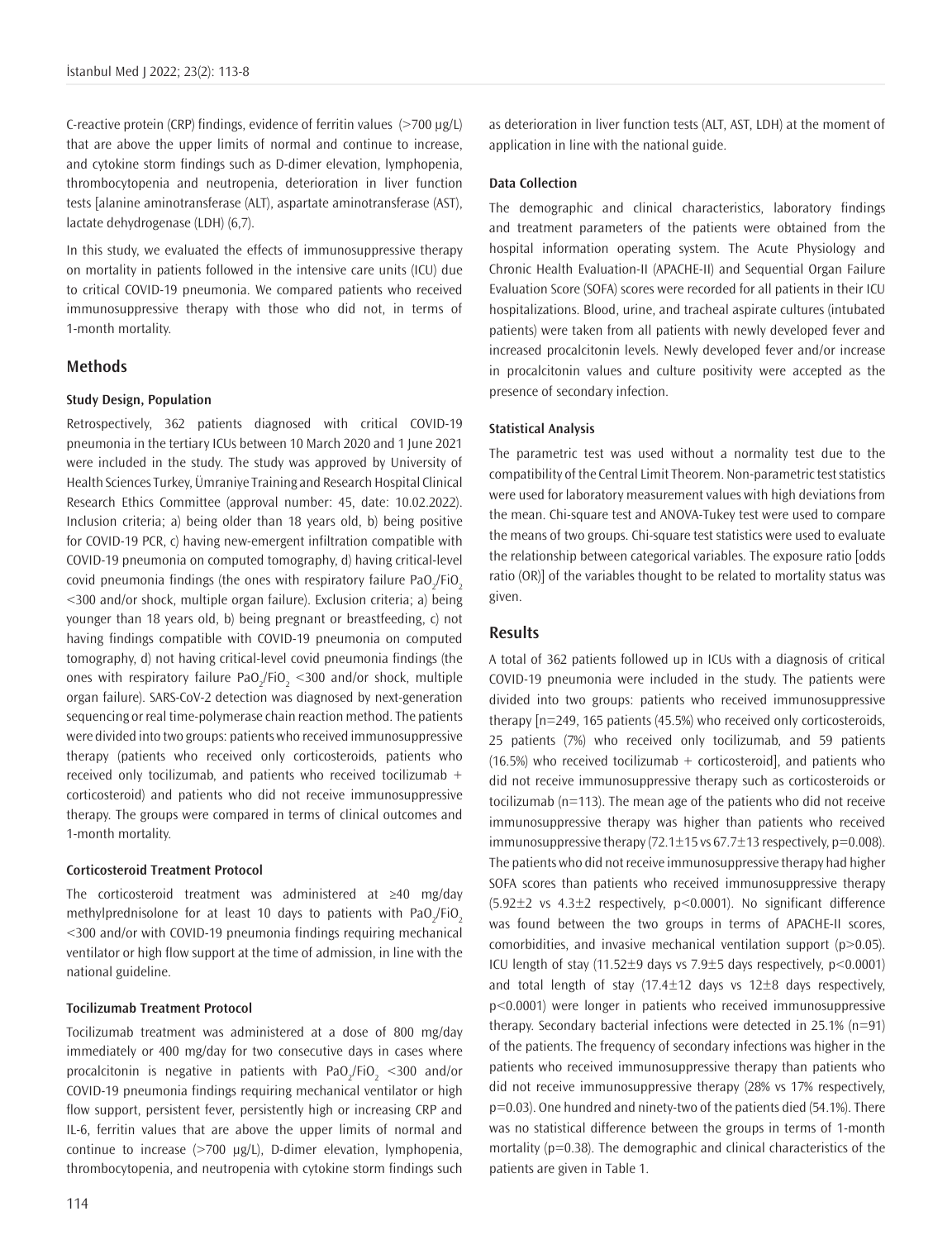| <b>Variables</b>                          |                | Total $n=362$ (%) | Patients who did not receive<br>immunosuppressive therapy<br>$n = 113$ (%) | Patients who received<br>immunosuppressive<br>therapy<br>$n=249(%)$ | p        |  |
|-------------------------------------------|----------------|-------------------|----------------------------------------------------------------------------|---------------------------------------------------------------------|----------|--|
| Gender                                    | Male           | 220(60.8)         | 68 (60.2)                                                                  | 152(61)                                                             | $0.88*$  |  |
|                                           | Female         | 142 (39.2)        | 45 (39.8)                                                                  | 97(39)                                                              |          |  |
| Age (year)                                | Mean (SD)      | 69.1±14           | $72.1 \pm 15$                                                              | 67.7±13                                                             | 0.008    |  |
| APACHE-II                                 | Mean (SD)      | 53.41±24          | $51.84 \pm 26$                                                             | $54.12 \pm 24$                                                      | 0.43     |  |
| SOFA                                      | Mean (SD)      | $4.81 \pm 2$      | $5.92 \pm 2$                                                               | $4.3 \pm 2$                                                         | < 0.0001 |  |
| ICU length of stay (day)                  | Mean (SD)      | $10.3 + 8$        | $7.9 + 5$                                                                  | $11.52 \pm 9$                                                       | < 0.0001 |  |
| Total length of stay (ICU + clinic) (day) | Mean (SD)      | 15.7±11           | $12\pm8$                                                                   | 17.4±12                                                             | < 0.0001 |  |
|                                           | Yes            | 316 (87.3)        | 101(89.4)                                                                  | 215(86.3)                                                           | 0.42     |  |
| Comorbidities                             | N <sub>o</sub> | 46(12.7)          | 12(10.6)                                                                   | 34(13.7)                                                            |          |  |
|                                           | Yes            | 96(26.5)          | 29(25.7)                                                                   | 67(26.9)                                                            | 0.8      |  |
| COPD                                      | N <sub>o</sub> | 266(73.5)         | 84 (74.3)                                                                  | 182(73.1)                                                           |          |  |
| CAD                                       | Yes            | 95(26.2)          | 43(38.1)                                                                   | 52(20.9)                                                            | 0.001    |  |
|                                           | N <sub>o</sub> | 267(73.8)         | 70(61.9)                                                                   | 197(79.1)                                                           |          |  |
|                                           | Yes            | 138(38.1)         | 47(41.6)                                                                   | 91(36.5)                                                            | 0.36     |  |
| DM                                        | N <sub>o</sub> | 224(61.9)         | 66 (58.4)                                                                  | 158(63.5)                                                           |          |  |
|                                           | Yes            | 65(18)            | 30(26.5)                                                                   | 35(14.1)                                                            | 0.004    |  |
| <b>CHF</b>                                | N <sub>o</sub> | 297 (82)          | 83(73.5)                                                                   | 214 (85.9)                                                          |          |  |
|                                           | Yes            | 53 $(14.6)$       | 21(18.6)                                                                   | 32(12.9)                                                            | 0.15     |  |
| <b>CRF</b>                                | N <sub>0</sub> | 309(85.4)         | 92(81.4)                                                                   | 217(87.1)                                                           |          |  |
| Cancer                                    | Yes            | 42(11.6)          | 14(12.4)                                                                   | 28(11.2)                                                            | 0.75     |  |
|                                           | N <sub>o</sub> | 320 (88.4)        | 99 (87.6)                                                                  | 221 (88.8)                                                          |          |  |
|                                           | Yes            | 205(56.6)         | 63(55.8)                                                                   | 142(57)                                                             |          |  |
| HT                                        | N <sub>o</sub> | 157(43.4)         | 50(44.2)                                                                   | 107(43)                                                             | 0.82     |  |
| Neurological<br>disease                   | Yes            | 80(22.1)          | 33(29.2)                                                                   | 47(18.9)                                                            | 0.03     |  |
|                                           | N <sub>0</sub> | 282 (77.9)        | 80(70.8)                                                                   | 202 (81.8)                                                          |          |  |
|                                           | Yes            | 35(9.7)           | 15(13.3)                                                                   | 20(8)                                                               | 0.12     |  |
| Arrhythmia                                | N <sub>0</sub> | 327(90.3)         | 98 (86.7)                                                                  | 229 (92)                                                            |          |  |
|                                           | Yes            | 91(25.1)          | 20(17.7)                                                                   | 71(28.5)                                                            | 0.03     |  |
| Secondary infection                       | N <sub>0</sub> | 271 (74.9)        | 93(82.3)                                                                   | 178(71.5)                                                           |          |  |
|                                           | Yes            | 173 (47.8)        | 48 (42.6)                                                                  | 125(50.2)                                                           | 0.33     |  |
| <b>IMV</b> support                        | N <sub>0</sub> | 189(52.2)         | 65(57.4)                                                                   | 124 (49.8)                                                          |          |  |
|                                           | Yes            | 196(54.1)         | 65(57.4)                                                                   | 131(52.6)                                                           | 0.38     |  |
| Death                                     | N <sub>o</sub> | 166(45.9)         | 48 (42.6)                                                                  | 118(47.4)                                                           |          |  |

## **Table 1. Demographics and clinical characteristics of the patients**

( \* : chi-square test/\*\*: ANOVA-Tukey) p is significant at the level of <0.05. SD: Standard deviation; APACHE-II: Acute physiology and chronic health evaluation, SOFA: Sequential organ failure evaluation, ICU: Intensive care unit, COPD: Chronic obstructive pulmonary disease, CAD: Coronary artery disease, CHF: Congestive heart failure, CRF: Chronic renal failure, DM: Diabetes mellitus, HT: Hypertension, IMV: Invasive mechanical ventilation

The subgroup comparison of patients who received only corticosteroids, who received only tocilizumab and who received tocilizumab  $+$ corticosteroid with patients who did not receive immunosuppressive therapy is shown in Table 2. The patients who received only tocilizumab had the lowest APACHE-II scores, and the patients who received corticosteroid + tocilizumab had the lowest SOFA scores ( $p$ <0.0001). ICU length of stay (day) and total length of stay (ICU + clinic) were the longest in patients who received corticosteroid  $+$  tocilizumab and in patients who received only tocilizumab respectively  $(p<0.0001)$ . The patients who received only tocilizumab had fewer comorbid diseases than the other groups (p=0.02). The most common secondary bacterial infection was detected in patients who received tocilizumab + corticosteroids (n=25, 42.2%). There was no statistical difference between the groups in terms of mortality (p=0.45).

Age (OR) 1.01, 95% confidence interval [(CI: 95%) 1.001-1.03], the presence of comorbid disease (OR: 2.23, 95% CI: 1.18-4.22), the presence of secondary bacterial infection (OR: 3.56, 95% CI: 2.08-6.08), total length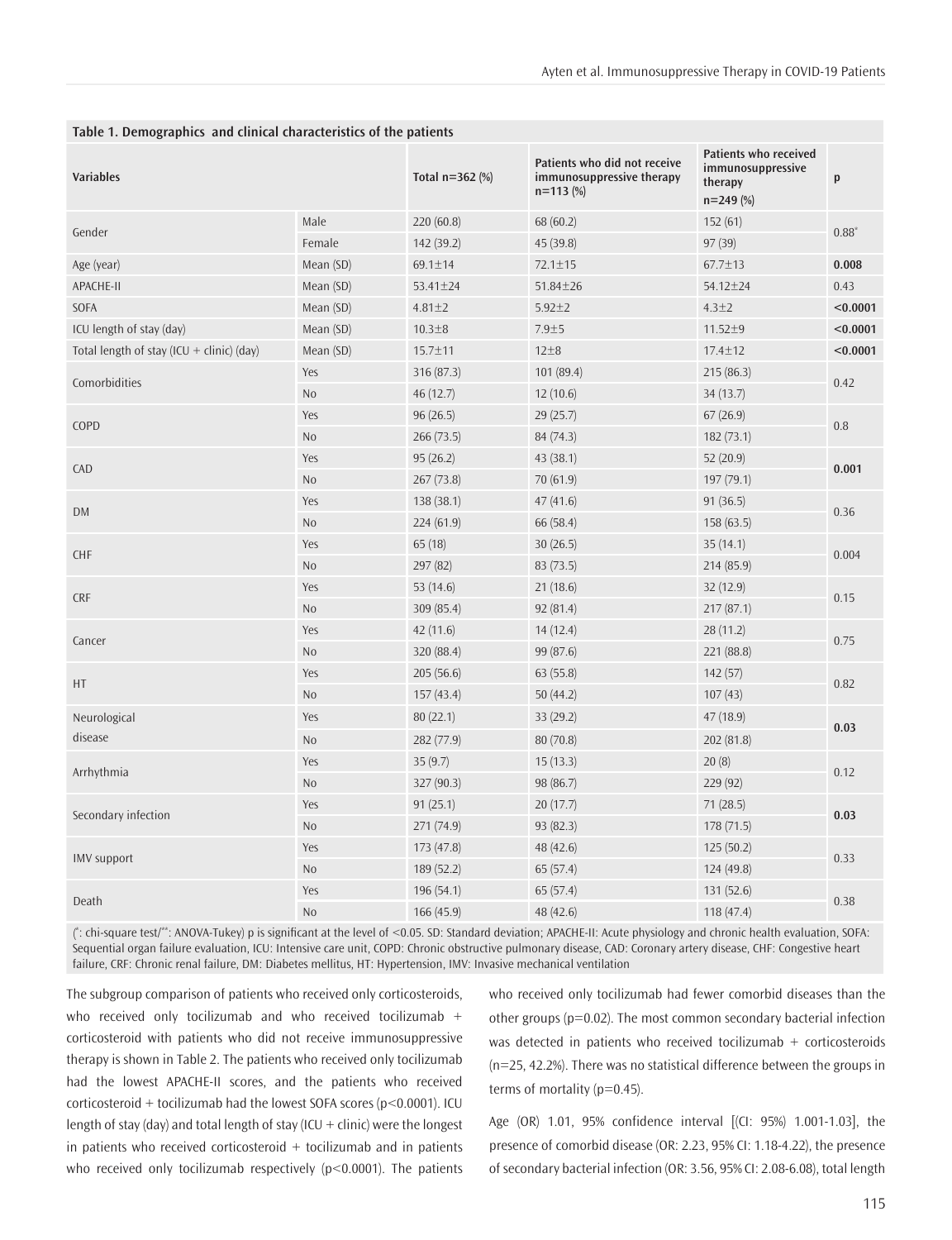| Variables                                         |                | Total ( $n=362$ )<br>$(\%)$ | Patients who<br>did not receive<br>immunosuppressive<br>therapy $(n=113)$ $%$ | Patients who<br>received only<br>corticosteroid<br>$(n=165)$ (%) | Patients who<br>received only<br>tocilizumab<br>$(n=25)$ (%) | Patients who<br>received<br>corticosteroid<br>+ tocilizumab<br>$(n=59)$ (%) | p             | <b>Difference</b>          |
|---------------------------------------------------|----------------|-----------------------------|-------------------------------------------------------------------------------|------------------------------------------------------------------|--------------------------------------------------------------|-----------------------------------------------------------------------------|---------------|----------------------------|
|                                                   | Male           | 220 (60.8%)                 | 68 (60.2%)                                                                    | 91 (55.2%)                                                       | 17 (68%)                                                     | 44 (74.6%)                                                                  |               |                            |
| Gender                                            | Female         | 142 (39.2%)                 | 45 (39.8%)                                                                    | 74 (44.8%)                                                       | 8 (32%)                                                      | 15 (25.4%)                                                                  | $0.06*$       | <b>NA</b>                  |
| Age (year)                                        | Mean (SD)      | 69.1±14                     | $72.1 \pm 15$                                                                 | 69.7±14                                                          | $63.5 \pm 12$                                                | 63.9±12                                                                     | $0.001**$     | B, c < a<br>$d$ $<$ $b$    |
| APACHE-II                                         | Mean (SD)      | $53.41 \pm 24$              | $51.84 \pm 26$                                                                | 57.65±24                                                         | 34.45±21                                                     | $52.57 \pm 22$                                                              | $< 0.0001**$  | c < a<br>$d$ $<$ $b$       |
| SOFA                                              | Mean (SD)      | $4.81 \pm 2$                | $5.92 \pm 2$                                                                  | $4.65 \pm 2$                                                     | $4.08 + 1$                                                   | $3.42 \pm 1$                                                                | $< 0.0001**$  | B, d < a                   |
| ICU length of<br>stay (day)                       | Mean (SD)      | $10.3 + 8$                  | $7.9 + 5$                                                                     | $10.5 \pm 7$                                                     | $12.6 \pm 15$                                                | $13.8 \pm 8$                                                                | $< 0.0001**$  | a < b, d<br>$b$ $\leq$ $d$ |
| Total length<br>of stay (ICU $+$<br>clinic) (day) | Mean (SD)      | 15.7±11                     | $12\pm8$                                                                      | $16.05 \pm 9$                                                    | $22.3 \pm 24$                                                | $19.11 \pm 10$                                                              | $< 0.0001**$  | $a < b$ , d<br>b < c       |
| Comorbidities                                     | Yes            | 316 (87.3)                  | 101 (89.4)                                                                    | 148 (89.7)                                                       | 17(68)                                                       | 50 $(84.7)$                                                                 | $0.02^{\ast}$ | <b>NA</b>                  |
|                                                   | N <sub>o</sub> | 46(12.7)                    | 12(10.6)                                                                      | 17(10.3)                                                         | 8(32)                                                        | 9(15.3)                                                                     |               |                            |
| Yes<br>COPD<br>N <sub>o</sub>                     |                | 96(26.5)                    | 29(25.7)                                                                      | 46(27.9)                                                         | 6(24)                                                        | 15(25.4)                                                                    | 0.96          |                            |
|                                                   |                | 266(73.5)                   | 84 (74.3)                                                                     | 119(72.1)                                                        | 19 (76)                                                      | 44 (74.6)                                                                   |               |                            |
| Yes<br>CAD<br>No                                  |                | 95(26.2)                    | 43 (38.1)                                                                     | 34(20.6)                                                         | 4(16)                                                        | 14(23.7)                                                                    | $0.006*$      |                            |
|                                                   |                | 267(73.8)                   | 70(61.9)                                                                      | 131 (79.4)                                                       | 21(84)                                                       | 45(76.3)                                                                    |               |                            |
|                                                   | Yes            | 138 (38.1)                  | 47(41.6)                                                                      | 61(37)                                                           | 9(36)                                                        | 21(35.6)                                                                    | 0.83          |                            |
| <b>DM</b>                                         | No             | 224(61.9)                   | 66(58.4)                                                                      | 104(63)                                                          | 16(64)                                                       | 38 (64.4)                                                                   |               |                            |
| <b>CHF</b>                                        | Yes            | 65(18)                      | 30(26.5)                                                                      | 30(18.2)                                                         | 2(8)                                                         | 3(5.1)                                                                      | $0.003*$      |                            |
|                                                   | No             | 297 (82)                    | 83(73.5)                                                                      | 135(81.8)                                                        | 23 (92)                                                      | 56 (94.9)                                                                   |               |                            |
| <b>CRF</b>                                        | Yes            | 53 $(14.6)$                 | 21(18.6)                                                                      | 25(15.2)                                                         |                                                              | 7(11.9)                                                                     | 0.11          |                            |
|                                                   | No             | 309 (85.4)                  | 92(81.4)                                                                      | 140 (84.8)                                                       | 25(100)                                                      | 52(88.1)                                                                    |               |                            |
| Cancer                                            | Yes            | 42(11.6)                    | 14(12.4)                                                                      | 26(15.8)                                                         | $\Box$                                                       | 2(3.4)                                                                      | $0.02*$       |                            |
|                                                   | No             | 320 (88.4)                  | 99 (87.6)                                                                     | 139 (84.2)                                                       | 25 (100)                                                     | 57 (96.6)                                                                   |               |                            |
| HT                                                | Yes            | 205(56.6)                   | 63(55.8)                                                                      | 97(58.8)                                                         | 11(44)                                                       | 34(57.6)                                                                    | 0.57          |                            |
|                                                   | N <sub>0</sub> | 157(43.4)                   | 50 $(44.2)$                                                                   | 68 (41.2)                                                        | 14(56)                                                       | 25(42.4)                                                                    |               |                            |
| Neurological                                      | Yes            | 80(22.1)                    | 33(29.2)                                                                      | 40(24.2)                                                         | 3(1.2)                                                       | 4(6.8)                                                                      | $0.004*$      |                            |
| disease                                           | No             | 282 (77.9)                  | 80 (70.8)                                                                     | 125(75.8)                                                        | 22 (88)                                                      | 55 (93.2)                                                                   |               |                            |
|                                                   | Yes            | 35(9.7)                     | 15(13.3)                                                                      | 17(10.3)                                                         | $\overline{\phantom{a}}$                                     | 3(5.1)                                                                      | 0.12          |                            |
| Arrhythmia                                        | $\rm No$       | 327 (90.3)                  | 98 (86.7)                                                                     | 148 (89.7)                                                       | 25 (100)                                                     | 56 (94.9)                                                                   |               |                            |
| Secondary<br>infection                            | Yes            | 91(25.1)                    | 20(17.7)                                                                      | 42(25.5)                                                         | 4(16)                                                        | 25 (42.4)                                                                   | $0.003*$      |                            |
|                                                   | $\rm No$       | 271(74.9)                   | 93 (82.3)                                                                     | 123(74.5)                                                        | 21 (84)                                                      | 34 (57.6)                                                                   |               |                            |
|                                                   | Yes            | 173 (47.8)                  | 48 (42.6)                                                                     | 73 (44.3)                                                        | 16(64)                                                       | 36(61.1)                                                                    | $0.04*$       |                            |
| <b>IMV</b> support                                | $\rm No$       | 189 (52.2)                  | 65(57.4)                                                                      | 92(55.7)                                                         | 9(36)                                                        | 23 (38.9)                                                                   |               |                            |
| Death                                             | Yes            | 196 (54.1)                  | 65(57.4)                                                                      | 88 (53.3)                                                        | 10(40)                                                       | 33 (55.9)                                                                   |               |                            |
|                                                   | $\rm No$       | 166 (45.9)                  | 48 (42.6)                                                                     | 77 (46.7)                                                        | 15(60)                                                       | 26 (44.1)                                                                   | 0.45          |                            |

#### **Table 2. Clinical and demographic characteristics of patients according to the type of immunosuppressive therapy they received**

(\*: chi-square test/\*\*: ANOVA-Tukey), p is significant at the level of <0.05. SD: Standard deviation, APACHE-II: Acute physiology and chronic health evaluation, SOFA: Sequential organ<br>failure evaluation, ICU: Intensive car Diabetes mellitus, HT: Hypertension, IMV: Invasive mechanical ventilation, NA: Not applicable, a: Patients who did not receive immunosuppressive therapy, b: Patients who received only corticosteroid, c: Patients who received only tocilizumab, d: Patients who received corticosteroid + tocilizumab

**Discussion**

of stay (ICU + clinic) (OR: -0.95, 95% CI: 0.93-0.98), APACHE-II scores (OR: 1.02, 95% CI: 1.01-0.03), SOFA scores (OR: 1.36, 95% CI: 1.23-1.5) were statistically associated with increased mortality (p<0.05) (Table 3).

# The most important finding of our study was that there was no difference in mortality between patients who received immunosuppressive therapy and those who did not, in patients who followed up with the diagnosis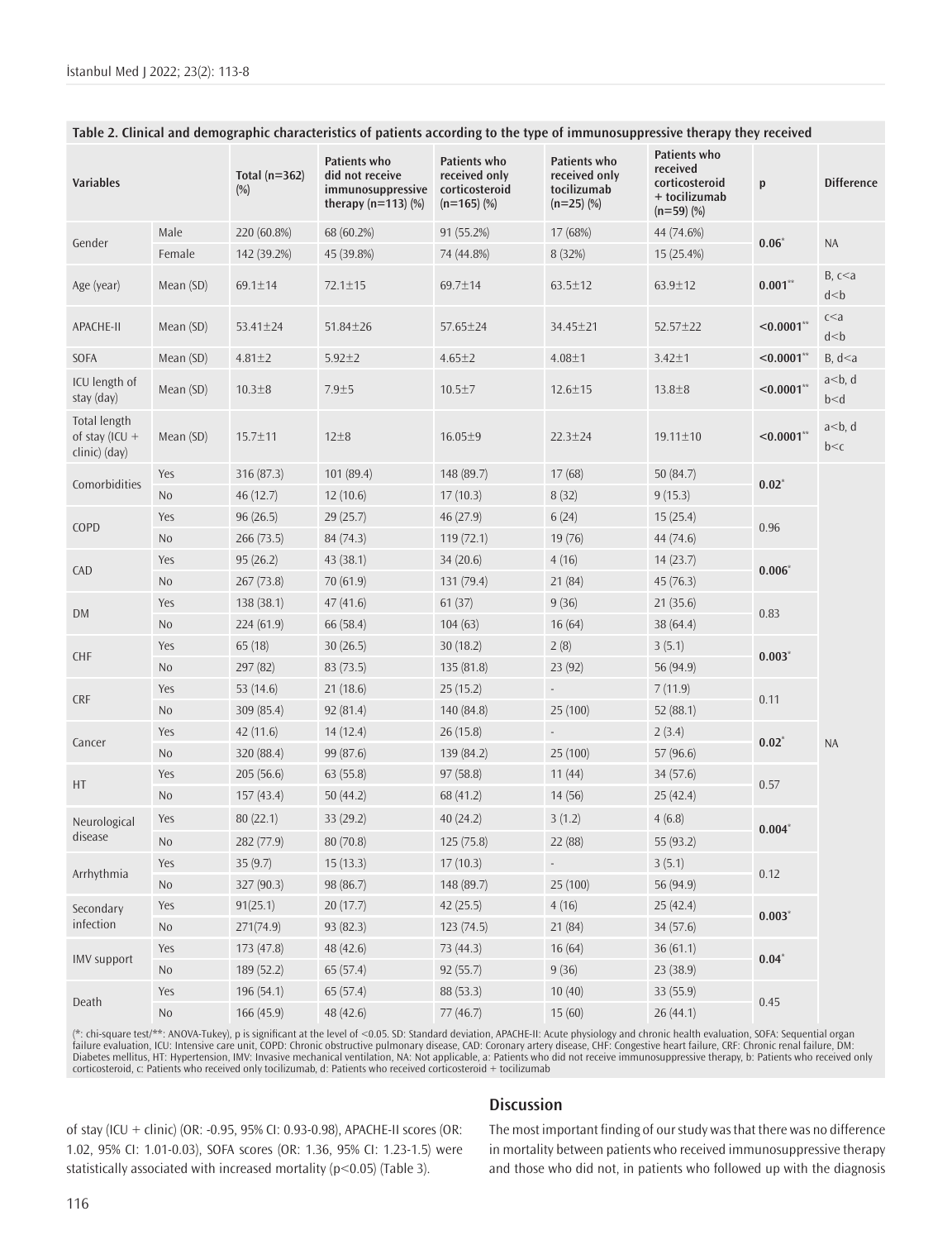| Odds ratio | Lower<br>(95% CI) | Upper<br>$(95%$ CI) | p      |  |  |  |  |
|------------|-------------------|---------------------|--------|--|--|--|--|
| 1.01       | 1.001             | 1.03                | p<0.05 |  |  |  |  |
| 2.23       | 1.18              | 4.22                | p<0.05 |  |  |  |  |
| 3.56       | 2.08              | 6.08                | p<0.05 |  |  |  |  |
| $-0.95$    | 0.93              | 0.98                | p<0.05 |  |  |  |  |
| 1.02       | 1.01              | 0.03                | p<0.05 |  |  |  |  |
| 1.36       | 1.23              | 1.5                 | p<0.05 |  |  |  |  |
|            |                   |                     |        |  |  |  |  |

**Table 3. Factors related to mortality in all patients**

(Odds ratio) p is significant at the level <0.05. APACHE-II: Acute physiology and chronic health evaluation, SOFA: equential organ failure evaluation, ICU: Intensive care unit, CI: confidence interval

of critical COVID-19 pneumonia in the ICUs. Another important finding was that the frequency of secondary bacterial infections in patients who received immunosuppressive therapy was higher than in patients who did not receive immunosuppressive therapy and this was associated with increased mortality.

Cytokine storm syndrome is a hyperinflammatory condition characterized by increased cytokine levels and multiple organ failure. This hyperinflammatory response is shown as the most important cause of organ failure and mortality in COVID-19 patients and prevention of this hyperinflammatory response is considered one of the most important steps in the treatment (8,9). Corticosteroids, IL-6 and IL-1 inhibitors are the most commonly used agents for treating cytokine storm. However, the efficacy and safety of these drugs in the cytokine storm due to COVID-19 is still a matter of debate. In a meta-analysis involving 15,710 COVID-19 patients, it was shown that corticosteroid use does not have a positive effect on clinical recovery and mortality, and it was reported that one should be careful in terms of side effects (10). In another meta-analysis involving 20,197 COVID-19 patients, it was shown that although corticosteroid use increases the risk of secondary infection, it significantly reduces mortality (11). In the only randomized controlled study on the use of corticosteroids in COVID-19 patients, it was shown that corticosteroid use in severe COVID-19 patients reduces mortality by 35%, but there was no benefit in mild COVID-19 patients (12). In a meta-analysis including 5,776 patients evaluating the efficacy of tocilizumab use in COVID-19 patients, sufficient evidence could not be obtained regarding the clinical efficacy and safety of tocilizumab in COVID-19 patients (13). Similarly, Salvarani et al. (14) found that tocilizumab had no effect on clinical worsening in their randomized controlled study comparing patients treated and untreated with tocilizumab. Hamed et al. (15) showed that the concomitant use of corticosteroids and tocilizumab has no effect on mortality. In our study, we did not find any difference in mortality between the patients followed in the ICUs who received immunosuppressive therapy and the patients who did not receive immunosuppressive therapy. This situation may be related to the severity of the COVID-19 and the excess of comorbid diseases of the patients.

Giacobbe et al. (16) found that the use of tocilizumab and/or steroids in critically ill COVID-19 patients increases the frequency of hospital-acquired infections. van Paassen et al. (11), in their metaanalysis including 20,197 COVID-19 patients, showed that the use of corticosteroids increases the risk of secondary infections and that more antibiotics were needed in these patients. In another meta-analysis, it was reported that the frequency of secondary bacterial infections was higher in patients using tocilizumab, but this was not statistically significant (17). In our study, the frequency of secondary infections was higher in patients who received immunosuppressive therapy in ICUs, and this was associated with increased mortality. The most common secondary infection was in patients who received corticosteroid and tocilizumab together (42%).

#### **Study Limitations**

The study strengths are that the number of patients in the groups was sufficient to make an assessment and that the first and second outcomes of the treatments were evaluated on separate arms by evaluating all treatment arms separately. The most important limitation of our study was the retrospective analysis of the cases. For this reason, the groups could not be standardized and the APACHE-II and SOFA scores of the patients at admission to the ICU were different. This situation may affect the generalizability of our results.

## **Conclusion**

In this single-center retrospective study, no difference in mortality was found between patients who received immunosuppressive therapy and those who did not, in patients followed up with critical COVID-19 pneumonia in the ICUs. The frequency of secondary bacterial infections in patients who received immunosuppressive therapy was higher than in patients who did not receive immunosuppressive therapy.

**Ethics Committee Approval:** The study was approved by University of Health Sciences Turkey, Ümraniye Training and Research Hospital Clinical Research Ethics Committee (approval number: 45, date: 10.02.2022).

**Informed Consent:** Retrospective study.

**Peer-review:** Externally peer-reviewed.

**Authorship Contributions:** Surgical and Medical Practices - Ö.A., İ.G.E.İ., K.C.; Concept - Ö.A., İ.G.E.İ., K.C., G.K.K., C.Ö., B.Ş.; Design - Ö.A., İ.G.E.İ., K.C., G.K.K., C.Ö., B.Ş.; Data Collection or Processing - Ö.A., İ.G.E.İ., K.C., G.K.K., C.Ö., B.Ş.; Analysis or Interpretation - Ö.A., İ.G.E.İ., K.C., G.K.K., C.Ö., B.Ş.; Literature Search - Ö.A., İ.G.E.İ., K.C., G.K.K., C.Ö., B.Ş.; Writing - Ö.A., İ.G.E.İ.

**Conflict of Interest:** No conflict of interest was declared by the authors.

**Financial Disclosure:** The authors declared that this study received no financial support.

## **References**

- 1. WHO Coronavirus disease (COVID-2019) situation reports. 25 November, 2021. Accessed: Nov 25, 2021. Available at: https://www.who.int/emergencies/ diseases/novel-coronavirus-2019/situation-reports
- 2. Clancy CJ, Nguyen MH. COVID-19, superinfections and antimicrobial development: what can we expect? Clin Infect Dis 2020; 71: 2736-43.
- 3. WHO Clinical management of COVID-19: interim guidance, 27 May 2020. World Health Organization. Available at: https://apps.who.int/iris/ handle/10665/332196